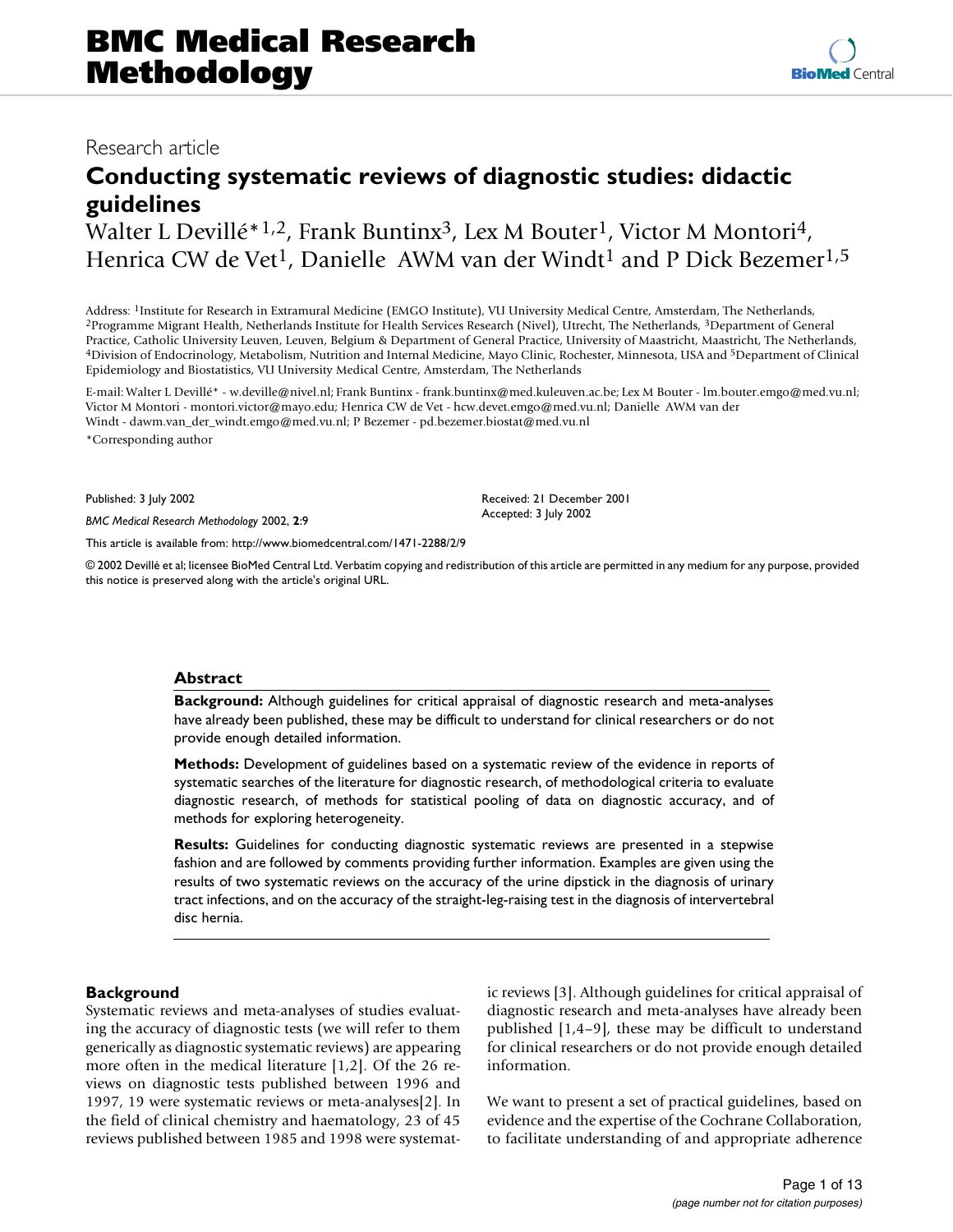to methodological principles when conducting diagnostic systematic reviews.

We reviewed reports of systematic searches of the literature for diagnostic research [10–13], methodological criteria to evaluate diagnostic research [1,4–9], methods for statistical pooling of data on diagnostic accuracy [9,14– 22], and methods for exploring heterogeneity [23–27].

Guidelines for conducting diagnostic systematic reviews are presented in a stepwise fashion and are followed by comments providing further information. Examples are given using the results of two systematic reviews on the accuracy of the urine dipstick in the diagnosis of urinary tract infections[28], and on the accuracy of the straightleg-raising test in the diagnosis of intervertebral disc hernia[29]. Still, clinical readers are advised to look for assistance of a statistician when it comes to pooling.

#### **The guidelines**

## *• How to search the literature for studies evaluating the accuracy of diagnostic tests*

A systematic review should include all available evidence, so a systematic and comprehensive search of the literature is needed. The reviewer has to design a search strategy based on a clear and explicit description of the subjects receiving the test of interest, the diagnostic test and its accuracy estimates, the target disease, and the study design. These elements are usually specified in the criteria for inclusion of primary studies in the review. The search will include electronic literature databases. However, because computerised databases only index a subset of all the available literature, the search should be extended using other resources (including reference checking and consultation of experts, as explained below) [11].

The search to identify primary studies may follow the next basic but labour-intensive steps:

1) A computer-aided search of MEDLINE (PUBMED website [http://www.ncbi.nlm.nih.gov/entrez], EMBASE and other databases. A search strategy begins by creating a list of database-specific keywords and text words that describe the diagnostic test and target disease of interest (subjectspecific strategy). Because the number of diagnostic accu[racy studies is often small, the subject-specific strategy](http://www.ncbi.nlm.nih.gov/entrez) usually yields a limited number of publications to be screened[12]. An accurate search strategy for diagnostic publications (generic strategy) was recently published [13] and can be combined with the subject-specific strategy if the number of publications resulting from the latter is large. We found a combination of two published generic strategies adapted for use in PubMed (MEDLINE) to be more sensitive and precise than previously published strategies[10,12] (Table 1). Each electronic database will

#### **Table 1: Search strategy in PubMed (MEDLINE) for publications about the evaluation of diagnostic accuracy.**

(((((((((((("sensitivity and specificity"[All Fields] OR "sensitivity and specificity/standards"[All Fields]) OR "specificity"[All Fields]) OR "screening"[All Fields]) OR "false positive"[All Fields]) OR "false negative"[All Fields]) OR "accuracy"[All Fields]) OR (((("predictive value"[All Fields] OR "predictive value of tests"[All Fields]) OR "predictive value of tests/standards"[All Fields]) OR "predictive values"[All Fields]) OR "predictive values of tests"[All Fields])) OR (("reference value"[All Fields] OR "reference values"[All Fields]) OR"reference values/standards"[All Fields])) OR ((((((((((("roc"[All Fields] OR "roc analyses"[All Fields]) OR "roc analysis"[All Fields]) OR "roc and"[All Fields]) OR "roc area"[All Fields]) OR "roc auc"[All Fields]) OR "roc characteristics"[All Fields]) OR "roc curve"[All Fields]) OR "roc curve method"[All Fields]) OR "roc curves"[All Fields]) OR "roc estimated"[All Fields]) OR "roc evaluation"[All Fields])) OR "likelihood ratio"[All Fields]) AND notpubref [sb]) AND "human"[MeSH Terms])

[need to be searched using a specially designed search strat](http://www.ncbi.nlm.nih.gov/entrez)egy.

2) The reference section of primary studies, narrative reviews, and systematic reviews should be reviewed to search for additional primary studies that could have been missed by the electronic search. Identification methods for systematic reviews have also been published [30]. The MEDION database available at the University of Maastricht, the Netherlands, collects some 250 published reviews of diagnostic and screening studies. It is available through berna.schouten@hag.unimaas.nl and will shortly be published on the Internet.

3) Consultation of experts in the disease of interest to identify further published and unpublished primary studies. As diagnostic accuracy studies are often based on routinely collected data, publication bias may be more prevalent in diagnostic than in therapeutic research [19].

#### *Comments*

The first step in a literature search is the identification of relevant publications. Diagnostic research reports, older publications in particular, are often poorly indexed in the electronic databases. It is often fruitful to conduct pilot searches using the subject-specific strategy. This process is iterated after identifying and incorporating additional keywords and text words used to describe and index the retrieved reports. Studies found only on the reference sections of the retrieved reports but missed by the search strategy should be searched in the database using the articles' title or first author's name. If a study is found in the database, its keywords should be noted and added to the strategy. Citation tracking may provide additional studies. The Science Citation Index could be searched forward in time to identify articles citing relevant publications[31].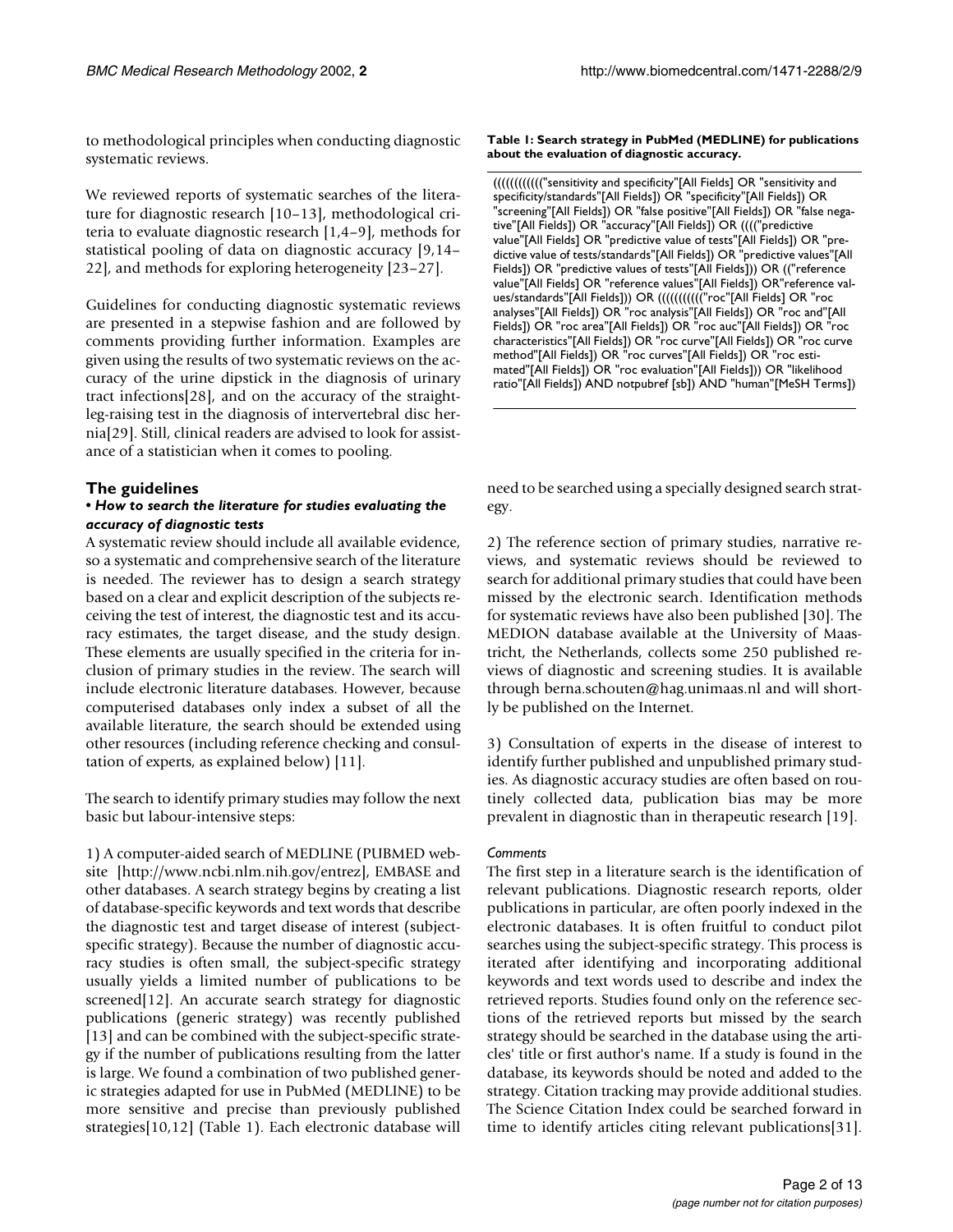Once the search is completed, two independent reviewers should screen the titles and abstracts of the identified citations by using specific pre-specified inclusion criteria. The inclusion criteria can be pilot tested on a sample of articles. If disagreements cannot be resolved by consensus or if insufficient information is available, a third reviewer and/or the full papers should be consulted.

# *• Criteria for inclusion of studies*

## *Reference test*

The accuracy of a diagnostic or screening test should be evaluated by comparing its results with a 'gold standard', criterion standard or reference test accepted as the best available by content experts. The reference test may be a single test, a combination of different tests, or the clinical follow-up of patients [22]. The publication should describe the reference test since it is a *conditio sine qua non* for the evaluation of a diagnostic test.

## *Population*

Detailed information about the participants in diagnostic research is often lacking. Participants should be defined explicitly in terms of age, gender, complaints, signs and symptoms, and their duration. At least, a definition of participants with and without the disease, as determined by the reference test, should be available. The minimal number of participants needed with and without the disease depends of the type of study, the estimates of diagnostic accuracy, and the precision used to estimate these parameters [32].

## *Outcome data*

Information should be available to allow the construction of the diagnostic 2 by 2 table with its four cells: true positives, false negatives, false positives and true negatives.

## *Language*

If a review is limited to publications in certain languages, it should be reported.

## *Comments*

As the patient mix (spectrum of disease severity) is different at different levels of care, a diagnostic review may focus on a specific setting (primary care, etc.) or include all levels. This information may be important for subgroup analyses in case of heterogeneity. If test characteristics have changed over the years as a result of changing methods or technological evolution, one may consider the inclusion of only studies that used the new version of the testing [33]. However, as advocated for systematic reviews of trials by the Cochrane Collaboration, all published research may be included: in the analysis the association with time may be studied and explained. All evidence available should be reviewed regardless of their language of publication. It is not easy to identify non-English publications, as they are often not indexed in computerised databases. In the field of intervention research, there is some evidence of bias when excluding non-English publications [34]. Our research on the accuracy of the urine dipstick revealed differences in the methodological validity between European and American studies, but these differences had no effect on accuracy. Although large samples are no guarantee against selective patient sampling, small samples seldom result from a consecutive series of patients or a random sample, but often constitute a convenience sample. Small samples are, therefore, very vulnerable to selection bias.

## *• Methodological quality*

The methodological quality of each selected paper should be assessed independently by at least two reviewers. Chance-adjusted agreement should be reported and disagreements solved by consensus or arbitration. To improve agreement, reviewers should pilot their quality assessment tools in a subset of included studies or studies evaluating a different diagnostic test.

[Validity criteria for diagnostic research have been pub](http://www.cochrane.org/cochrane/sadt.htm)lished by the Cochrane Methods Group on Screening and Diagnostic Tests [35] [http://www.cochrane.org/cochrane/sadt.htm], and by other authors [4–6], [8,9]. Criteria, assessing internal and external validity, should be coded and described explicitly in the review (Table 2). The internal validity criteria refer to study characteristics that safeguard against the intrusion of systematic error or bias. External validity criteria provide insight into the generalisibility of the study and judge if the test under evaluation was performed according to accepted standards. Internal and external validity criteria, describing participants, diagnostic test and target disease of interest, and study methods may be used in meta-analysis to assess the overall 'level of evidence' and in sensitivity and subgroup analyses (see Data Extraction and Data Analysis sections).

It is important to remember that studies may appear to be of poor methodological quality either because they were poorly conducted or poorly reported. Methodological appraisal of the primary studies is frequently hindered by lack of information. In these instances, reviewers may choose to contact the studies' authors or score items as 'don't know or unclear'.

## *Example*

A urine dipstick is usually read before the material is cultured. So, it can be interpreted that the dipstick was read without awareness of the results of the urine culture. However, the culture (reference test) may be interpreted with full awareness of the results of the dipstick. If blinding is not explicitly mentioned, reviewers may choose to score this item as 'don't know' or 'diagnostic test blinded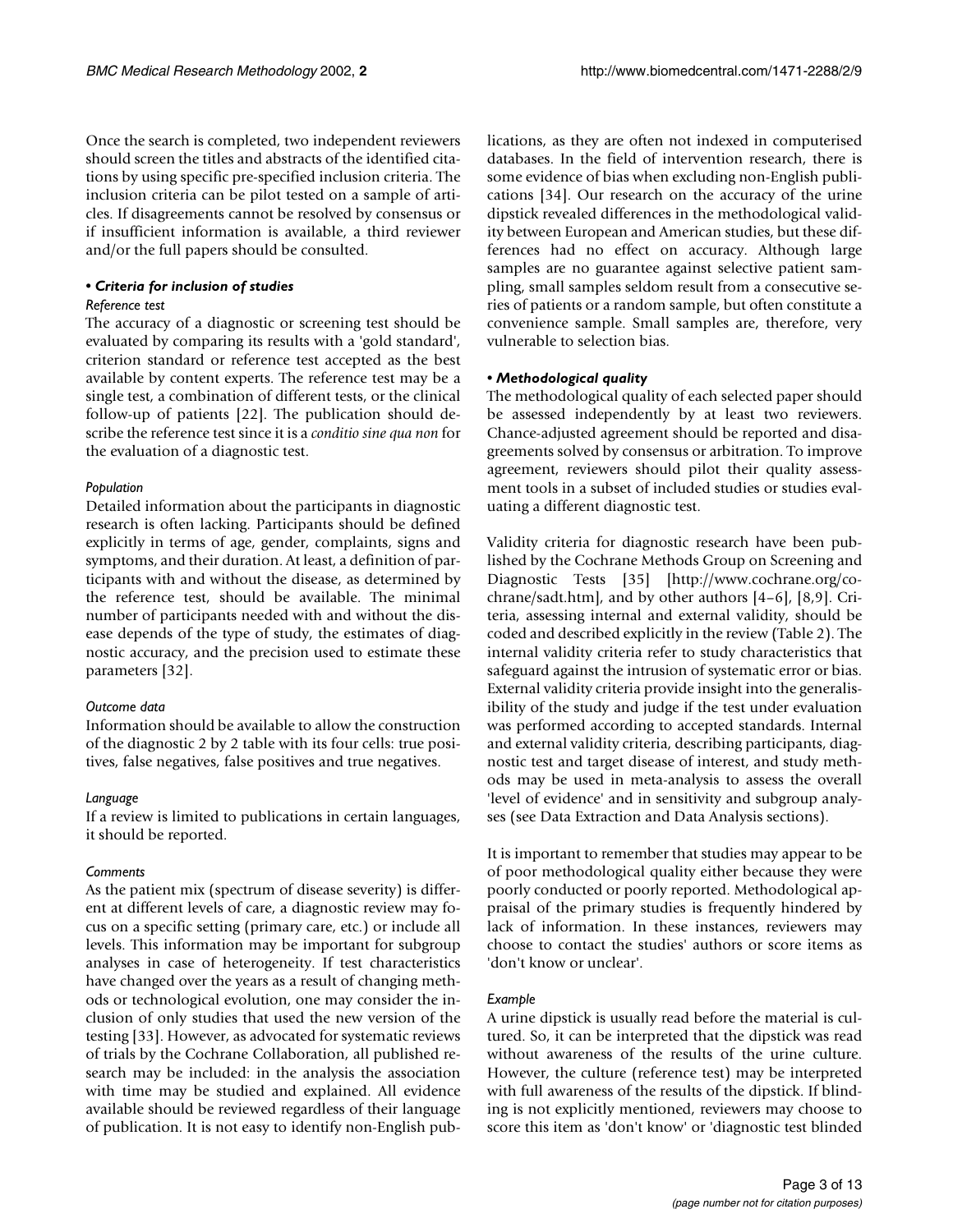**Table 2: List of validity criteria operationalised for papers reporting on the accuracy of urine dipsticks in the diagnosis of Urinary Tract Infections (UTI) or Bacteriuria**

| Criteria of internal validity (IV)                                  | <b>Positive score</b>                                                                                                                                                                                                                                                                                                    |  |  |
|---------------------------------------------------------------------|--------------------------------------------------------------------------------------------------------------------------------------------------------------------------------------------------------------------------------------------------------------------------------------------------------------------------|--|--|
| Valid reference standard                                            | (semi-)quantitative (2 points) ot dipslide culture (1 point)                                                                                                                                                                                                                                                             |  |  |
| Definition of cut-off point for reference standard                  | definition of Urinary Tract Infection/Bacteriuria by colony forming units per ml (1 point)                                                                                                                                                                                                                               |  |  |
| Blind measurement of index test and reference test                  | in both directions (2 points) or only index or reference test                                                                                                                                                                                                                                                            |  |  |
| Avoidance of verification bias                                      | assessment by reference standard independent from index test results (I point)                                                                                                                                                                                                                                           |  |  |
| Index test interpreted independently of all clinical<br>information | explicitly mentioned in the publication or urine samples from mixed out-patient populations<br>examined in a general laboratory (1 point)                                                                                                                                                                                |  |  |
| Design                                                              | prospective (consecutive series) (1 point) or retrospective collection of data (0 points)                                                                                                                                                                                                                                |  |  |
| Criteria of external validity (EV)                                  |                                                                                                                                                                                                                                                                                                                          |  |  |
| I Spectrum of disease                                               | in- and/or exclusion criteria mentioned (1 point)                                                                                                                                                                                                                                                                        |  |  |
| 2 Setting                                                           | enough information to identify setting (I point) (community through tertiary care)                                                                                                                                                                                                                                       |  |  |
| 3 Previous tests/referral filter                                    | details give about clinical and other diagnostic information as to which the index test is<br>being evaluated (symptomatic or asymptomatic patients (1 point)                                                                                                                                                            |  |  |
| 4 Duration of illness before diagnosis                              | duration mentioned (1 point)                                                                                                                                                                                                                                                                                             |  |  |
| 5 Co-morbid conditions                                              | details given (type of population) (1 point)                                                                                                                                                                                                                                                                             |  |  |
| 6 Demographic information                                           | age (I point) and/ or gender (I point) data provided                                                                                                                                                                                                                                                                     |  |  |
| 7 Execution of index test                                           | information about standard procedure directly or indirectly available, urine collection pro-<br>cedure, first voided urine, distribution of micro-organisms, procedure of contaminated<br>urine samples, time of transportation of urine sample, way of reading index test, persons<br>reading index test (1 point each) |  |  |
| 8 Explicitation of cut-off point of index test                      | trace, 2 or more $+$ (1 point if applicable)                                                                                                                                                                                                                                                                             |  |  |
| 9 Percentage missing                                                | if appropriate: missings mentioned (I point)                                                                                                                                                                                                                                                                             |  |  |
| 10 Reproducibility of index test                                    | reproducibility studied or reference mentioned (1 point)                                                                                                                                                                                                                                                                 |  |  |

*Blinding* (IV3): When information about *blinding* of measurements was not given and the dipstick was performed in another setting than the culture, we assumed blind assessment of the index test versus the reference test but not vice versa. *Explicitation of the cut-off point* (EV8) was only necessary for the leukocyte-esterase measurement.

for reference test' (implicitly scoring the reference test as not blinded). Or, the authors may be contacted for clarification.

A survey of the diagnostic literature from 1990 through 1993 in a number of peer-reviewed journals, showed that only a minority of the studies satisfied methodological standards [7]. There is some evidence that inadequate methods may have an impact on the reported accuracy of a diagnostic test: Lijmer [2] screened diagnostic metaanalyses published in 1996 and 1997, and showed that the diagnostic accuracy of a test was overestimated in studies 1) with a case-control design; 2) using different reference tests for positive and negative results of the index test; 3) accepting results of observers that were unblinded to the index test results when performing the reference test; 4) that did not describe diagnostic criteria for the index test; and 5) where participants were inadequately described.

#### *Comments*

Ideally, all participants should be submitted to the same reference test. Sometimes different groups of patients are submitted to different reference tests, but details are not given. In this case, it is important to assess if the different reference tests are recognised by experts as being adequate. In some conditions results of the index test may be incorporated into the diagnostic criteria, what may lead to incorporation bias and overestimation of accuracy [36]. Verification or work-up bias may be present if not all participants who received the index test, are referred to the reference test(s). Verification bias is present if the participants are referred according to the index test results. That is usually the case in screening studies where only subjects with positive index test results receive the reference test, so that only a positive predictive value can be calculated. Estimation of accuracy will not be possible in these studies unless complete follow-up registries are available. In casecontrol studies the contrast between diseased and nondiseased may be artificially sharpened by sampling only persons who are clearly diseased and persons who are completely healthy, resulting overestimated sensitivity and specificity[36].

## *• Data extraction*

Two reviewers should independently extract the required information from the primary studies. Detailed information has to be extracted about the participants included in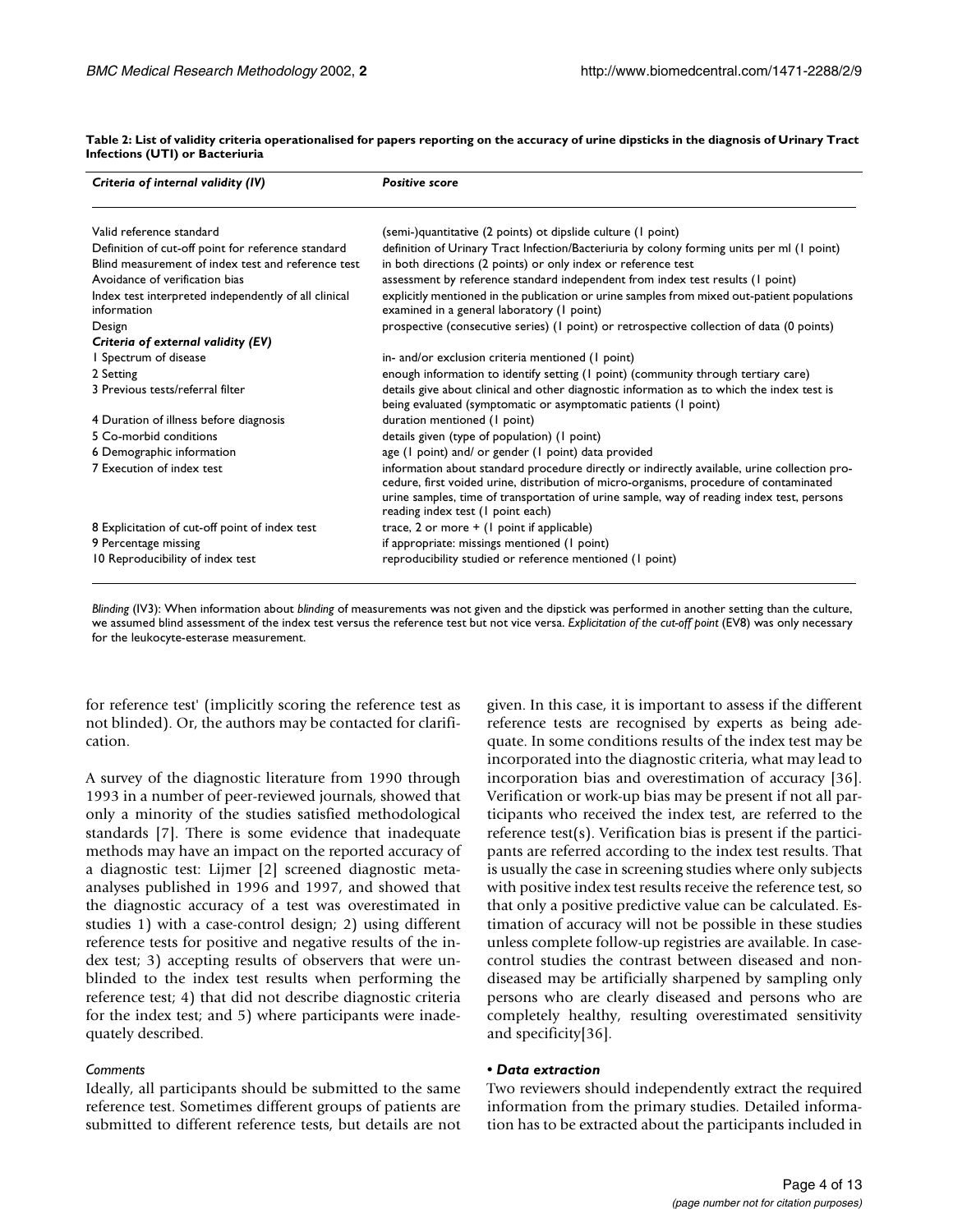the study, time of data collection and the testing procedures. The cut-off point used in dichotomous testing and the reasons and the number of participants excluded because of indeterminate results or unfeasibility is always required.

# *Example*

Detailed information extracted in the case of the dipstick meta-analysis: mean age, male/female ratio, different cutoff points for leukocyte-esterase (trace, 2+, 3+), time needed for transportation, if indeterminate results were excluded, included as negative or repeated.

As the information extracted may be used in subgroup analyses and statistical pooling of the validity, possible sources of heterogeneity should be defined based on a priori existing evidence or hypotheses.

# *Example*

In the dipstick meta-analysis we hypothesised that the following factors may explain heterogeneity if present: procedures of collection of material for the test (method of urine collection, delay between urine collection and culture), who was executing the test and how (manually or automatic), and different brands of commercial products.

Accuracy may be presented in different ways. For the meta-analysis of dichotomous tests (see below) it is necessary to construct the diagnostic  $2 \times 2$  table: absolute numbers in the four cells are needed. Totals of 'diseased' and 'non-diseased' participants are needed to calculate prior probability (pre-test probability), and to reconstruct the  $2 \times 2$  table from sensitivity, specificity, likelihood ratios, predictive values or receiver-operator characteristic (ROC) curves. If possible, the  $2 \times 2$  table should be generated for all relevant subgroups. Further information to extract includes year of publication, language of publication, and country or region of the world where the study was performed.

# *Comments*

A standardised data extraction form may be used simultaneously with but separately from the quality assessment form. This approach facilitates data extraction and comparison between reviewers. The form has to be piloted to ensure that all reviewers interpret data in the same way. Like in other steps of the review were judgements are made, disagreements should be recorded and resolved by consensus or arbitration. Lack of details about test results or cut-off points, inconsequential rounding off of percentages, and data errors require common sense and careful data handling when reconstructing  $2 \times 2$  tables. If predictive values are presented with sensitivity and specificity in 'diseased' and 'non-diseased' individuals, the calculation of the four cells from sensitivity and specificity can be confirmed by using the predictive values. Details can be requested from the authors of the studies, but these attempts are often unsuccessful, as the raw data may no longer be available.

# *Example*

In a review on the accuracy of the CAGE questionnaire for the diagnosis of alcohol abuse, sufficient data were made available of 9 only out of 22 studies selected, although the authors of the review tried to contact the original authors by all means [37].

# *• Data analysis*

Whether or not meta-analysis – statistical analysis and calculation of a summary diagnostic accuracy estimate – can be conducted depends on the number and methodological quality of primary studies included and the degree of heterogeneity of their estimates of diagnostic accuracy. Because diagnostic accuracy studies are often heterogeneous and present limited information it is typically difficult to complete a meta-analysis. If heterogeneity is identified, important information is obtained from attempts to explain it. For instance, the effect that each validity criterion has on the estimates of diagnostic accuracy and the influence of *a priori* defined study characteristics should be explored as potential explanations of the observed study-tostudy variation [23–27]. If meta-analysis is not possible or advisable, the review can be limited to a qualitative descriptive analysis of the diagnostic research available (best evidence synthesis) [38].

Several meta-analytic methods for diagnostic research have been published in the last decennium [14–22]. For the analysis we recommend the following steps: 1-presentation of the results of individual studies, 2-searching for the presence of heterogeneity, 3-testing of the presence of an (implicit) cut-point effect, 4-dealing with heterogeneity, 5-deciding which model should be used if statistical pooling is appropriate and 6-statistical pooling.

# *• Describing the results of individual studies*

Reporting the main results of all included studies is an essential part of each review. It provides the reader the outcome measures and gives at a first glance insight in their heterogeneity. Each study is presented with some background information (year of publication, geographical region, number of diseased and non-diseased patients, selection of the patients, methodological characteristics) and a summary of the results. In view of the asymmetric nature of most diagnostic tests (some tests are good to exclude a disease, others to confirm), it is important to report pairs of complimentary outcome measures, i.e. at least both sensitivity and specificity, as this is necessary information for readers who would like to reproduce the systematic review. The diagnostic odds ratio (DOR) can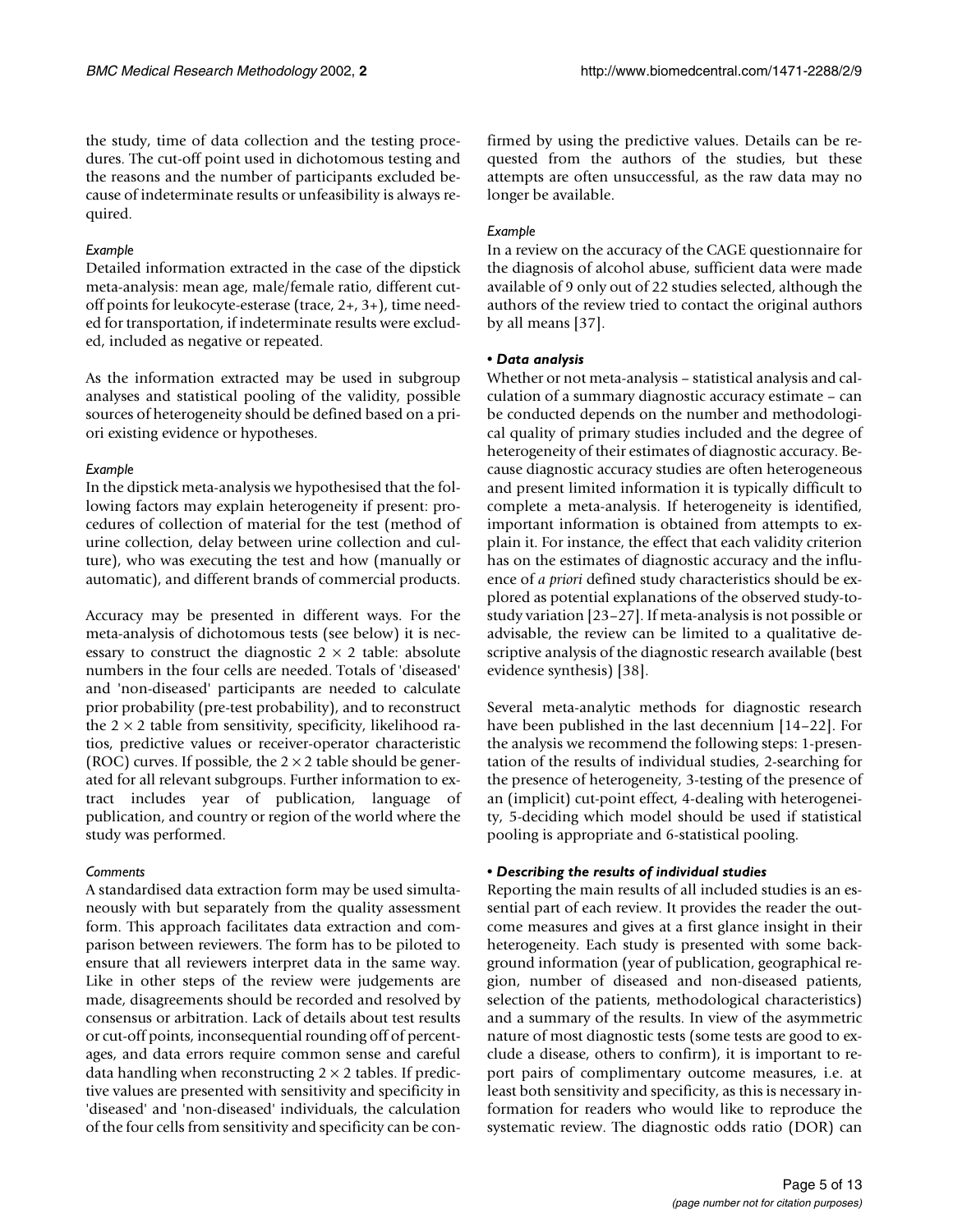be added, but better not alone, as a same odds ratio can relate to different combinations of sensitivity and specificity. The DOR is a measure for the discriminative power of a diagnostic test: the ratio of the odds of a positive test result among diseased to the odds of a positive test result among the non-diseased.

*DOR = sensitivity / (1 - sensitivity) (1 - specificity) / specificity*

For more details regarding the calculation of the DOR based on the study-specific sensitivity and specificity we refer to Littenberg [15], Midgette [16] or Moses [17]. The potential problems associated with sensitivities and specificities of 100% are solved by adding 0,5 to all cells of the diagnostic  $2 \times 2$  table. Main outcome measures should always be reported with their 95% confidence intervals (CI).

# *• Searching for heterogeneity*

When setting inclusion criteria, most reviewers will try to define a more or less homogeneous set of studies. Reality is however, that even then most diagnostic reviews show considerable heterogeneity in the results of included studies. When different studies have largely different results, this may result from either random error or heterogeneity due to differences in clinical or methodological characteristics of studies. A chi-square test or an extension of the Fisher's exact test for small studies [39] can be used to statistically test the presence of heterogeneity in study results. This may offer some guidance, but the power of this test tends to be low. A basic, but very informative method for assessing heterogeneity is to produce a graph in which the individual study-outcomes are plotted, together with their 95% confidence intervals (Figure [1\)](#page-6-0), and subjectively evaluate the variation in study results.

## *• Searching for the presence of an (implicit) cut-off point effect*

Estimates of diagnostic accuracy differ if not all studies use the same cut-off point for a positive test result or for the reference standard. The interpretation of test results often depends on human factors (e.g. radiology, pathology, etc) or on the process of testing (e.g. clinical examination). In such cases different studies may use a different implicit cut-off point. Variation in the parameters of accuracy may be partly due to variation in cut-off points. In case of diagnostic tests with a continuous or ordinal outcome the ROC curve presents pairs of sensitivity and specificity for different values of the cut-off point of a test.

One can test for the presence of a cut-off point effect between studies by calculating a Spearman correlation coefficient between sensitivity and specificity of all included

studies. If strongly negatively correlated, pairs of parameters represent the same DOR [17]. A strong correlation between both parameters will usually result in a homogeneous logarithmic transformed DOR (lnDOR).

# *Example*

In a systematic review of the urine dipstick studying the accuracy of nitrites for the diagnosis of urinary tract infections [28], sensitivity and specificity were poorly correlated (Spearman  $p = -0.377$ ) and highly heterogeneous in 58 studies. So was the lnDOR. Subgroup analysis of the factor 'setting of care' gave the results in Table 3.

The Spearman ρ indicates a strong cut-off effect in the family medicine studies and to a lesser degree in the emergency department studies. Despite heterogeneity of sensitivity and specificity, the pairs of sensitivity and specificity in the 6 family practice studies presented a homogeneous DOR.

Moses et al. [17] mention a Spearman correlation of  $\rho$  < -0.6, but evidence is still limited (see example above: a ρ of -0.4 results in a homogeneous lnDOR). The test for homogeneity of the lnDOR is described in Fleiss [39]. If the lnDOR of the included studies are homogeneous, a Summary ROC curve (SROC) can be fitted based on the pairs of sensitivity and specificity of the individual studies (see further). If sufficient information is available also the pooling of ROC curves of individual studies will be possible.

# *4. Dealing with heterogeneity*

# *• Dealing with heterogeneity*

In many cases the interpretation of observed heterogeneity is the most fascinating and productive part of a metaanalysis. The inspection of the plot of sensitivity, specificity and DOR with their 95% CI may indicate the presence of outliers. In that case the reason for this situation should carefully be examined.

# *Example*

In the straight-leg-raising test review the plots of sensitivity and specificity showed clear heterogeneity, confirmed by statistical testing. The plot of the DOR revealed one outlier study (figure [1\)](#page-6-0).

In such cases an outlier can be excluded and the analysis continued with the homogeneous group of remaining studies. Deviant results should be explored and explained. The decision to exclude outliers is complex and should be handled in the same way as in other fields of research.

Outliers can also be searched by using a Galbraith plot [40]. To construct this plot, the standardised  $lnDOR =$ lnDOR/se is plotted (y-axis) against the inverse of the se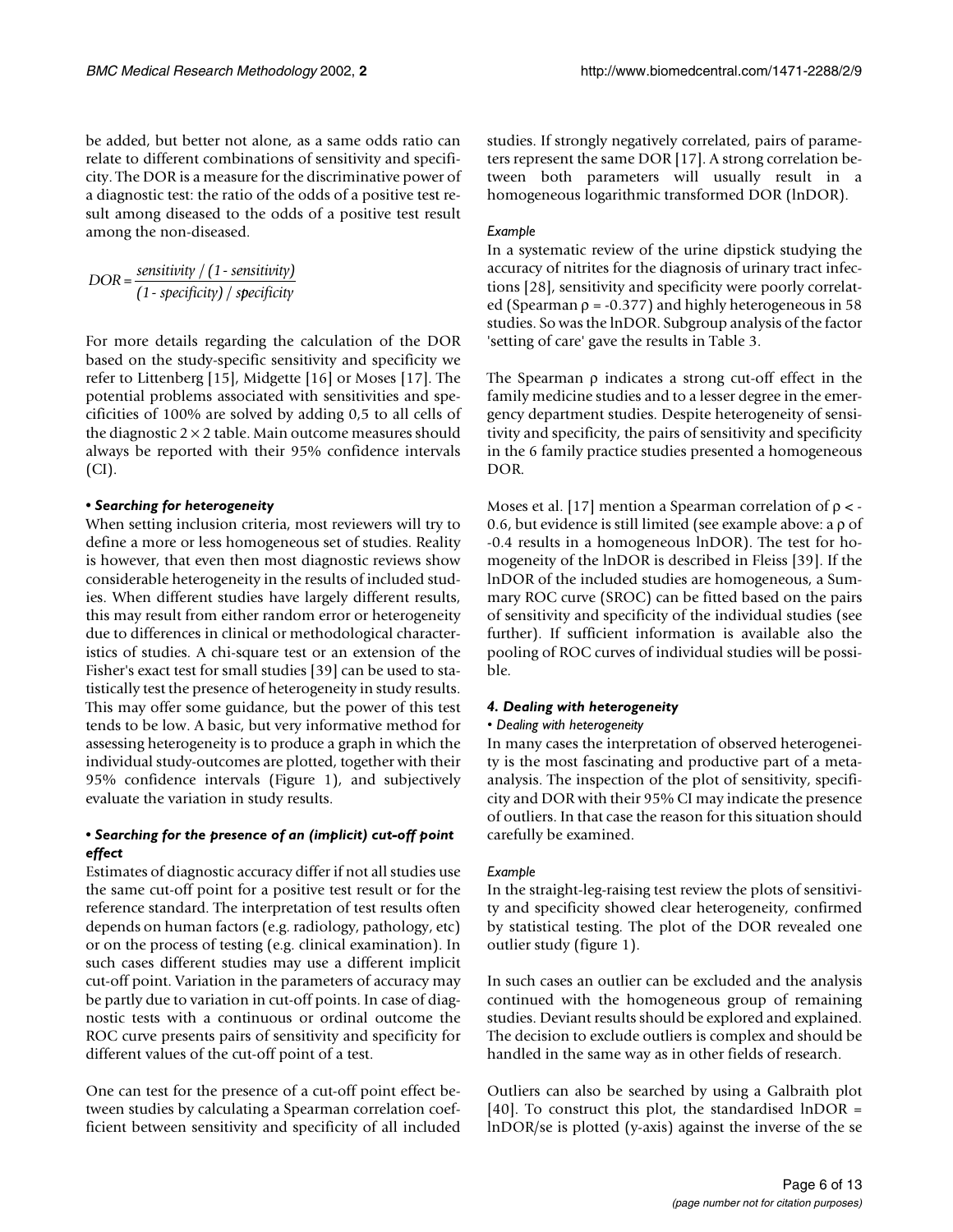

## <span id="page-6-0"></span>**Figure 1**

Point estimates (with confidence limits) of respectively sensitivity, specificity, and diagnostic odds ratio of 11 studies on the validity of the test of Lasègue for the diagnosis of disc hernia in low back pain. Study 6 is an outlier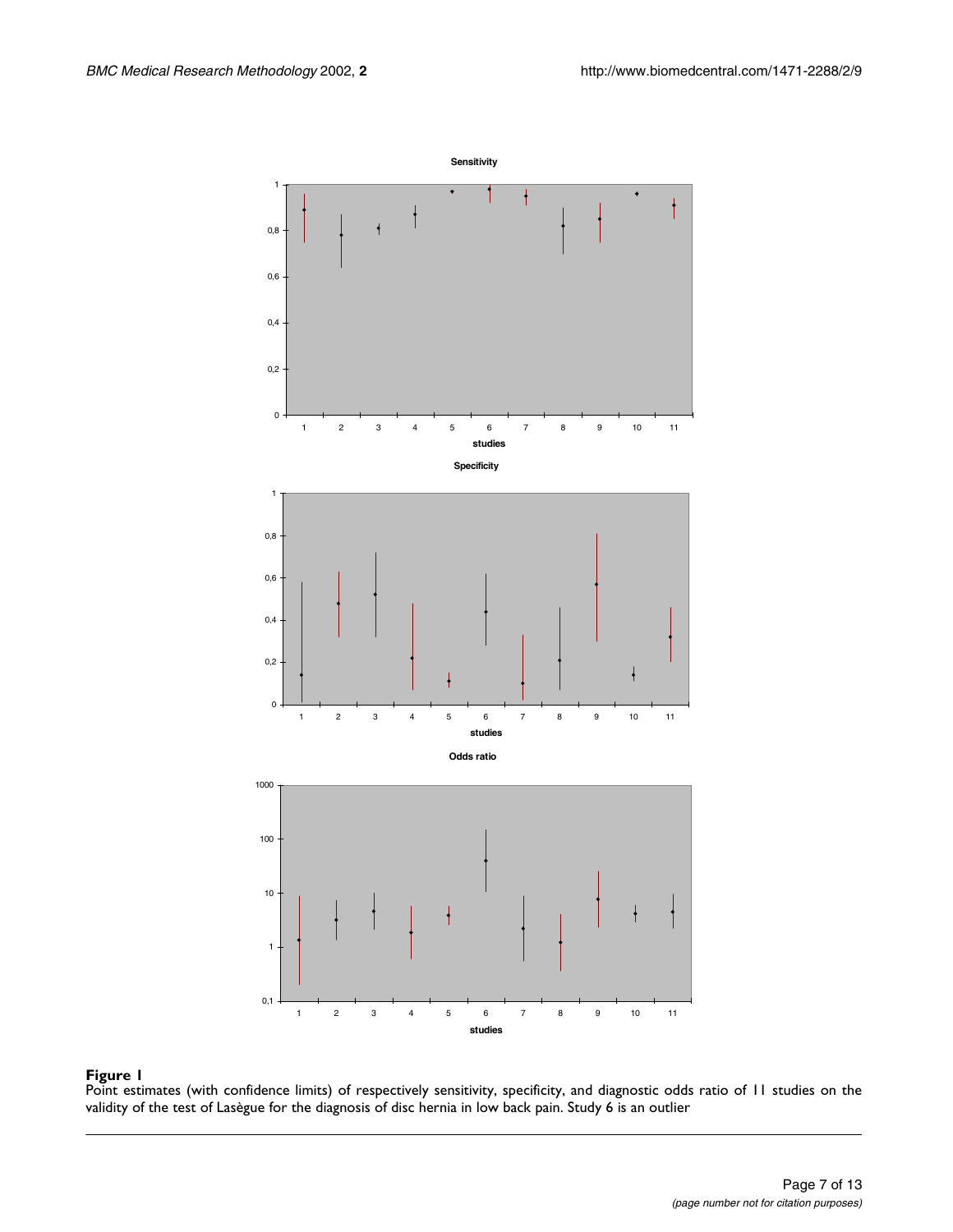|                 | Family Medicine ( $n = 6$ ) | Outpatients clinics ( $n = 17$ ) | Hospital ( $n = 16$ ) | Emergency ( $n = 4$ ) |
|-----------------|-----------------------------|----------------------------------|-----------------------|-----------------------|
| Spearman $\rho$ | $-0.714$                    | $-0.287$                         | $-0.228$              | $-0.400$              |
| Sensitivity     | heterogeneous               | heterogeneous                    | heterogeneous         | homogeneous           |
| Specificity     | heterogeneous               | heterogeneous                    | heterogeneous         | heterogeneous         |
| <b>InDOR</b>    | homogeneous                 | heterogeneous                    | heterogeneous         | homogeneous           |

#### **Table 3:**

(1/se) (x-axis). A regression line that goes through the origin is calculated, together with 95% boundaries (starting at +2 and -2 on the y-axis). Studies outside these 95% boundaries may be considered as outliers (Figure 2).

Subgroup analyses defined *a priori* in the protocol could be conducted to detect homogeneous subgroups. Analysis of variance with the lnDOR as dependent variable and categorical variables for subgroups as factors can be used to look for differences among subgroups.

## *Example*

In the dipstick review, sensitivity and specificity were weakly associated ( $\rho$  = -0.337) and very heterogeneous. Subgroup analysis showed significant differences of the lnDOR between 6 different 'populations of participants'. In three populations (general population, pregnant women and surgery patients) there was a strong negative association between sensitivity and specificity (ρ = -0.539, - 0.559, and -1.00 respectively), yielding homogeneous lnDOR in the three subgroups. Different SROC curves for each subgroup could be fitted (see 6.1.2) (Figure 3).

If many studies are available, a more complex multivariate model can be built in which a number of study characteristics are entered as possible co-variates. Multivariate models search for the independent effect of study characteristics, adjusted for the influence of other, more powerful ones.

## *• Deciding on the model to be used for statistical pooling Models*

There are two underlying models that can be used when pooling the results of individual studies.

A *fixed effect model* assumes that all studies are a certain random sample of one large common study, and that differences between study outcomes only result from random error. Pooling is simple. It essentially consists of calculating a weighted average of the individual study results. Studies are weighted by the inverse of the variance of the outcome parameter of test accuracy.

A *random effect model* assumes that in addition to the presence of random error, differences between studies can also result from real differences between study populations and procedures. The weighting factor is mathematically more complex, and is based on the work of Der Simonian and Laird, initially performed and published for the metaanalysis of trials [41]. It includes both within-study and between-study variation.

A more detailed description about these models can be found in Rutter and Gatsonis [20,42].

## *Homogeneous studies*

If sensitivity and specificity are homogeneous, and if they show no (implicit) cut-off effect (see above), they can be pooled and a fixed effect model can be used. If there is evidence of a cut-off effect, SROC curves can be constructed (see below) or ROC curves can be pooled.

#### *Heterogeneous studies*

If heterogeneity is present, the reviewer has the following options:

1. Refrain from pooling and restrict the analysis to a qualitative overview.

2. Sub-group analysis if possible on prior factors and pooling within homogeneous sub-groups.

3. As a last resort, pooling can be performed, using methods that are based on a random effect model.

In view of the low methodological quality of most of the diagnostic studies that have been carried out, there is a tendency to advise using random effect models for the pooling of all diagnostic studies, even if there is no apparent heterogeneity.

• *Statistical pooling* (please see additional file 1: appendix statistical formulae for further information)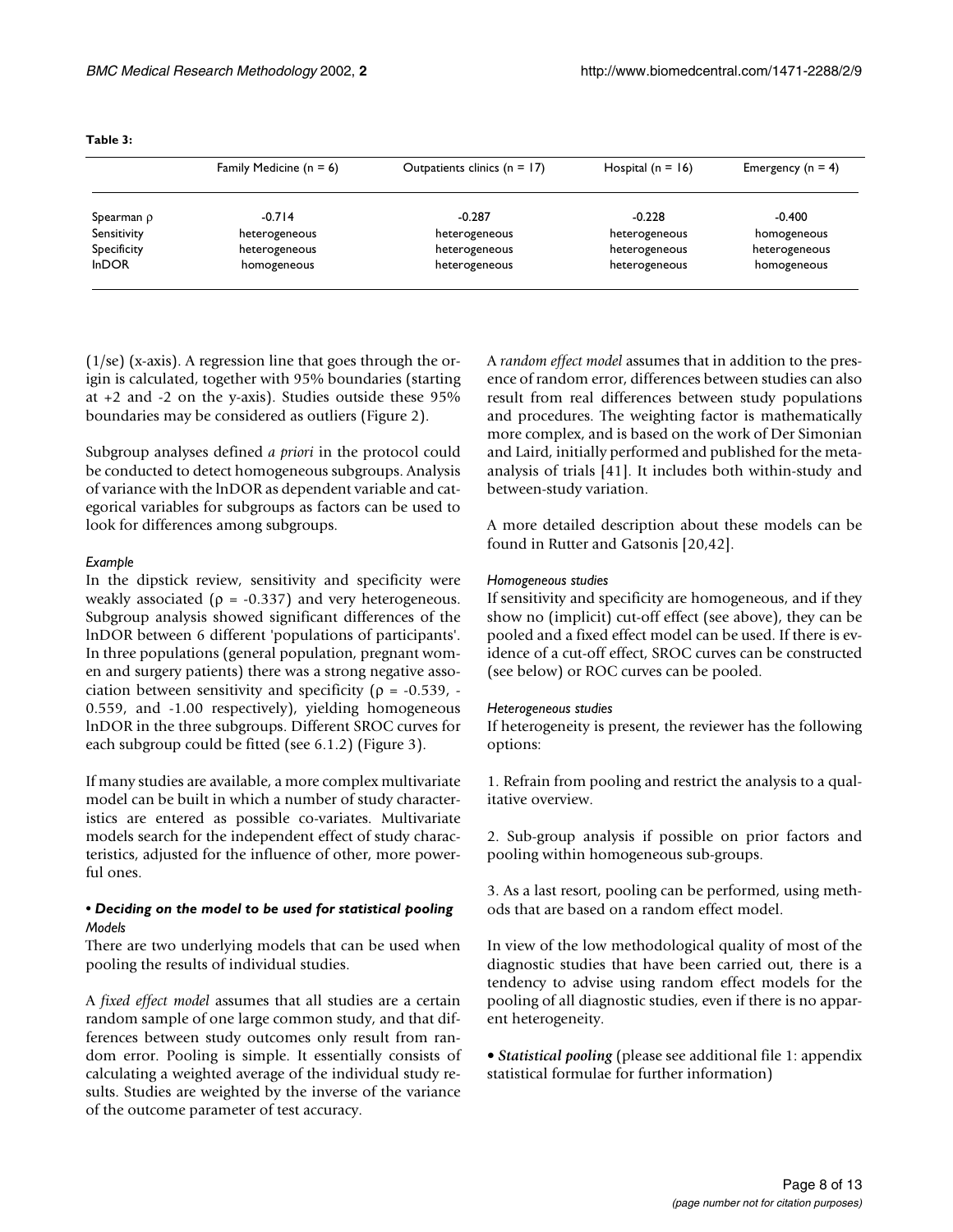

## **Figure 2**

Galbraith plot of 11 studies on the validity of the test of Lasègue for the diagnosis of disc hernia in low back pain. Study 6 is an outlier.

## *1. Pooling of proportions*

#### *1.1. Homogeneous sensitivity and/or specificity*

If *fixed effect* pooling can be used, pooled proportions are the average of all individual study results, weighted for the sample sizes. This is easily done by adding together all numerators and dividing the total by the sum of all denominators [16].

#### *1.2. Cut-off point effect: SROC curve*

The SROC curve is presented with sensitivity on the y-axis and 1-specificity on the x-axis (ROC plot). The SROC curve differs from the ROC curve in primary diagnostic research, as each study provides one value of sensitivity and one value of specificity (Figure 3). If a SROC curve can be fitted, a regression model is used, with the natural logarithm of the DOR (lnDOR) of the primary research as dependent variable and two parameters as independent variables: one for the intercept (to be interpreted as the mean lnDOR) and one for the slope of the curve (as an estimate of the variation of the lnDOR across the studies due to threshold differences). Details and formula for fitting the curve can be found in the paper presented by Littenberg and Moses [15]. Co-variates representing different study characteristics or pre-test probabilities can be added to the model to examine any possible association of the diagnostic odds ratio with these variables [43]. This type of analysis is usually referred to meta-regression, and refers to (multivariate) regression of the summary estimate DOR of primary research as the dependent variable, and characteristics of the included studies as independent variables. The pooled lnDOR and confidence bounds have to

be back-transformed into a diagnostic odds ratio and its confidence intervals. This meta-regression model can be unweighted or weighted, using the inverse of the variance as the weighting factor. The often-negative association of the weighting factor with the lnDOR gives studies with lower discriminative diagnostic odds ratios – because of lower sensitivity and/or specificity – a larger weight. This may be a problem when comparing the pooled accuracy of different tests, and has not yet been solved [19,21].

## *2. Pooling of likelihood ratios*

Continuous test results can be transformed into likelihood ratios[9] obtained by using different cut-off points. Individual data-points from the selected studies can be used to calculate result-specific likelihood ratios[44], which can be obtained by logistic modelling. The natural log posterior odds is converted into a log likelihood ratio by adding a constant to the regression equation. The constant adjusts for the ratio of the number of 'non-diseased' to 'diseased' participants in the respective studies [19].

If primary studies present ordinal test results and they use the same number of categories, ROC curves can be constructed for each study and pooled as below or by using ordinal regression methods [19,45]

#### *3. Pooling of the ROC curves*

Results of diagnostic studies with a dichotomous gold standard outcome, and a test result that is reported on a continuous scale, are generally presented as a ROC curve with or without the related area under the curve (AUC) and its 95% CI. To pool such results, the reviewer has three options: to pool sensitivities and specificities for all



#### **Figure 3**

Summary ROC curves of nitrites in urine dipsticks for the diagnosis of bacteriuria and urinary tract infections in various homogeneous subgroups of patient populations.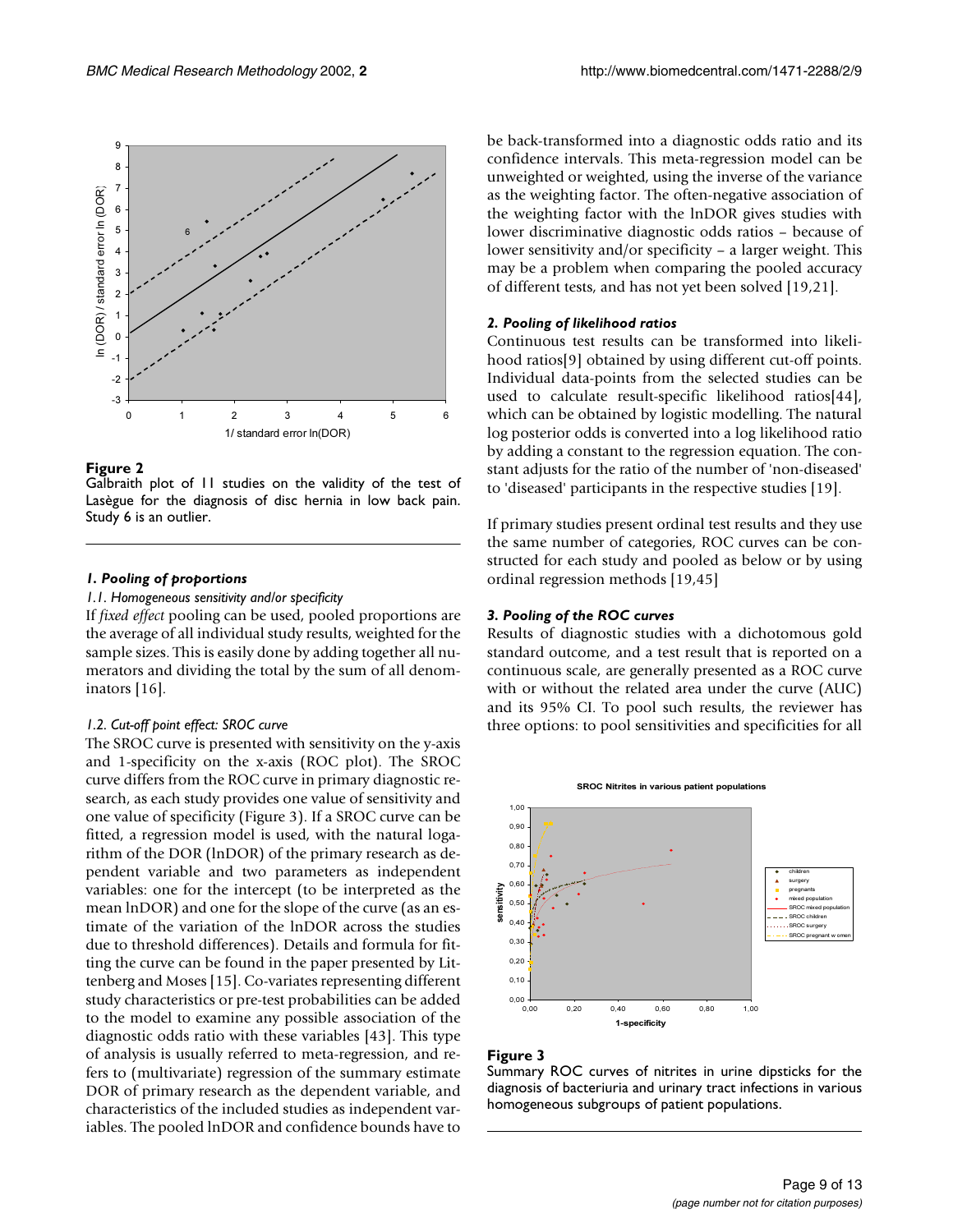relevant cut-off points, to pool the AUCs, or to model and pool the ROC curves themselves.

A. A pooled ROC curve and its confidence interval can be constructed on the basis of the pooled sensitivity / specificity values per cut-off point. To make this possible, sufficient raw data have to be available, which is seldom the case.

B. The AUC, like all one-dimensional measures, provides no information about the asymmetric nature of a diagnostic test. It cannot distinguish between curves with a high sensitivity at moderate values of the specificity and curves with a high specificity at moderate values of the sensitivity.

C. As ROC curves are based on ranking, they are robust with respect to inter-study shifts in the value or the meaning of cut-off points. They also provide information about the asymmetrical nature of the test information. To enable direct pooling of ROC curves, a method has been developed that requires only the published curves and the number of positive and negative participants on the gold standard test as input [46]. The ROC curve is scanned into a graphic computer file and then converted into a series of sensitivity versus specificity data, using appropriate software or, ultimately, by hand. Subsequently, a model is fitted for each study, similar to the model that is used for producing SROC curves.

For continuous scale tests, weighted linear regression is used to estimate the parameters for each curve, including a bootstrap method to estimate the standard errors. For ordinal tests, maximum likelihood estimation yields the parameters and their standard errors [46].

The resulting estimates are pooled separately, using a random effect model, and the resulting model is back-transformed into a new-pooled curve with its 95% confidence band.

In addition to causing calculation problems in specific situations, pooling published ROC curves also hides the test values from the picture. Although this is not a problem when evaluating a test method, or when comparing different methods, it limits the possible use of the pooled curve for evaluating the diagnostic value of each specific test result. Moreover, a published curve can be a fitted estimate of the real curve based on the initial values, and any bias resulting from this estimation will be included in the pooled estimates.

# *Data presentation*

A DOR is difficult to interpret because it is a combination of sensitivity and specificity [9]. However, it is useful to present pooled sensitivity and specificity estimates, together with the relevant diagnostic odds ratios for different study characteristics or sub-groups (all estimates with their respective confidence intervals). To make this information accessible to clinicians, the predictive values could be obtained by using the mean prior (pre-test) probabilities of each sub-group. Alternatively, likelihood ratios could be reported so that users can calculate post-test probabilities based on the pre-test probabilities applicable to their patients.

*Example* taken from the dipstick review: see Table [4](#page-9-0).

Pooled DOR (and confidence intervals) of different subgroups can also be presented graphically on a logarithmic scale to end up with symmetric confidence intervals and to reduce the width.

*Example* taken from the straight-leg-raising test review. In Figure 4 the DOR and confidence boundaries are plotted on the y-axis on a logarithmic scale. Relevant study characteristics (i.e., double-blind versus single-blind studies, studies with or without verification bias) are plotted on the x-axis.

# **Discussion**

<span id="page-9-0"></span>[While the methodology to conduct a systematic review](http://www.consort-statement.org/) and meta-analysis of diagnostic research is developed up to a certain extent, at least for dichotomised tests, the exercise itself remains quite a challenge. Systematic reviews have to meet high methodological standards and the results should always be interpreted with caution. Several [complicating issues need careful consideration: 1\) it is dif](http://www.consort-statement.org/)-

#### **Table 4:**

| Factor           | DOR (95% CI) | Sensitivity (95% CI) | Specificity (95% CI) | Prior probability | <b>PPV</b> | <b>NPV</b> |
|------------------|--------------|----------------------|----------------------|-------------------|------------|------------|
| Mixed Population | $11(6-21)$   | $0.50(0.44 - 0.58)$  | $0.82(0.71 - 0.95)$  | 0.32              | 0.57       | 0.78       |
| Surgery          | $34(25-47)$  | $0.54(0.39-0.74)$    | $0.96(0.93 - 0.99)$  | 0.20              | 0.76       | 0.89       |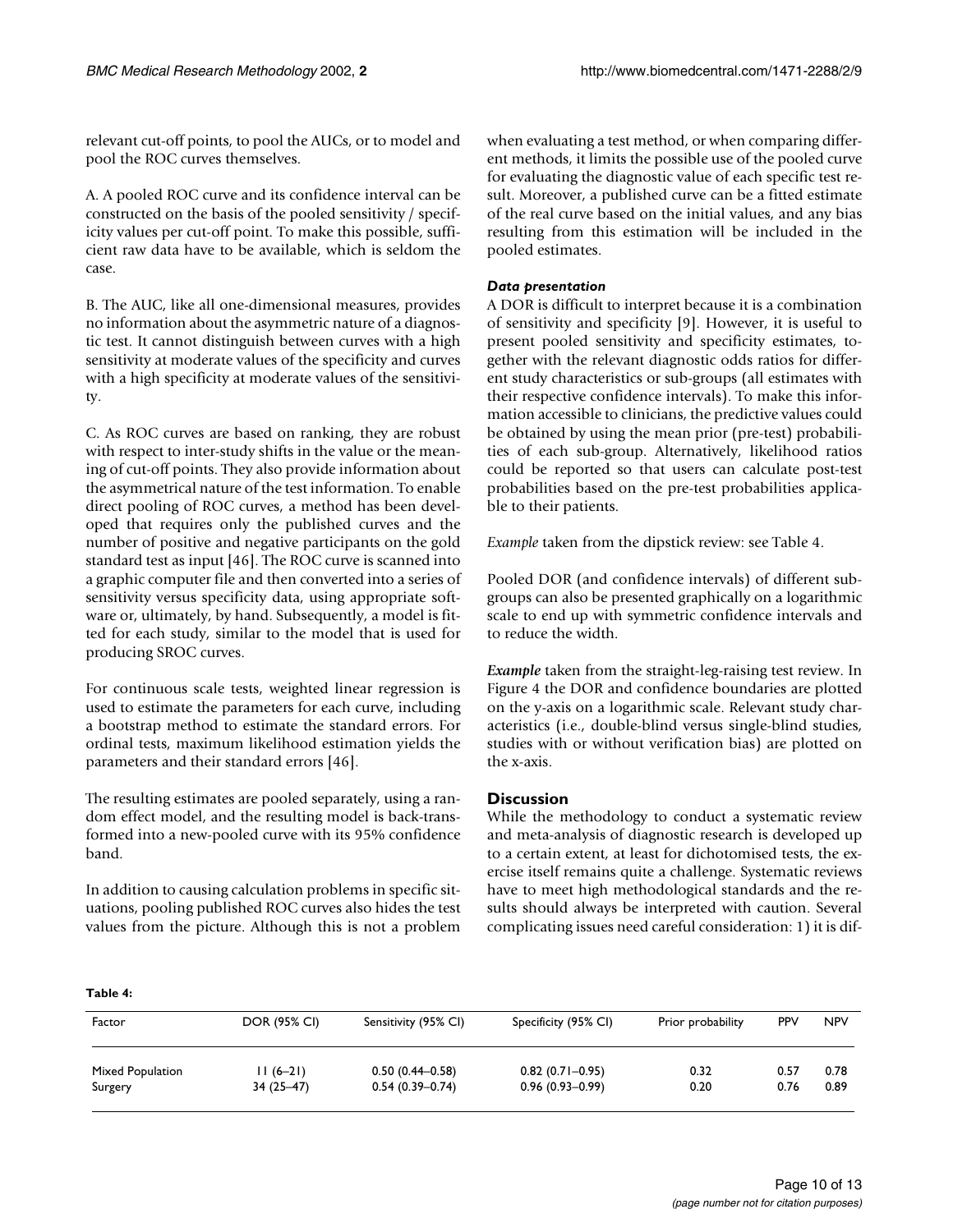ficult to discover all published evidence, as diagnostic research is often inadequately indexed in electronic databases; 2) the research methods and characteristics of study population and test procedures are often poorly re[ported in primary research \[1,7\]; a set of minimal report](http://www.consort-statement.org/)ing standards for diagnostic research has only recently been discussed: Standards for Reporting of Diagnostic Accuracy-statement (STARD) [http://www.consort-statement.org/] Further Initiatives); 3) the methodological quality and validity of diagnostic research reports is often limited (i.e., no clear definition of 'diseased' participants, no blinding, no independent interpretation test results, insufficient description of participants) [2,7]; 4) accuracy estimates are often very heterogeneous, yet examining heterogeneity is cumbersome, and the process is full of pitfalls; 5) results have to be translated into information that is clinically relevant, taking into account the clinical reality at different levels of health care (prevalence of disease, spectrum of disease, available clinical and other diagnostic information). Even in a state-of-the-art systematic review, the reviewers have to make many subjective decisions when deciding on inclusion or exclusion of studies, on quality assessment and interpretation of limited information, on the exclusion of outliers, and on choosing and conducting subgroup analyses. Subjective aspects have to be assessed independently by more than one reviewer with tracking of disagreements and resolution by consensus or arbitration. These subjective decisions should be explicitly acknowledged in the report to allow the readers some insight into the possible consequences of these decisions on the outcomes of the review and the strength of inference derived from it.

While some researchers question the usefulness of pooling the results of poorly designed research or meta-analysis based on limited information [47,48], we think that examining the effects of validity criteria on the diagnostic accuracy measures and the analysis of subgroups adds valuable evidence to the field of diagnostic accuracy studies. The generation of a pooled estimate, the most likely estimate of the test's accuracy, provides clinicians with useful information until better-conducted studies are published. The reader should remember that evidence about the effect of different aspects of internal or external validity on the results of diagnostic accuracy is still limited [2,3,6]. Consequently, it is difficult to recommend a strict set of methodological criteria at this moment, recognizing that there is, as yet, insufficient evidence to support the use of any minimum set of criteria. Although we have discussed some practical approaches to statistical pooling, other methods are available in the literature [19–21]. Experience with these methods however is yet limited. The development of guidelines for systematic reviews of tests with continuous or ordinal outcomes, reviews of diagnostic strategies of more than one test, and reviews of repro-



## **Figure 4**

Sub-group analyses of the accuracy of the Lasègue's test for the diagnosis of disc hernia in low back pain. Odds ratios are pooled per sub-group.

ducibility of diagnostic tests remain another challenge, as the methodology is still limited[1] or even non-existing.

## **Authors' contributions**

WL Devillé, developed the guidelines based on his PhD research 'Evidence in diagnostic research' (2001) and studied the search strategy and both systematic reviews used as case studies.

F Buntinx, developed the guidelines with WLD, studied the pooling of ROC curves and provided illustrative examples based on own research.

LM Bouter, participated in the didactical development of the guidelines, the whole content and the structure of the manuscript.

VM Montori, participated in the didactical development of the guidelines, the whole content and commented on the English phrasing.

HCW de Vet, participated in the didactical development of the guidelines, the statistical part, the whole content and the structure of the manuscript.

DAWM van der Windt, participated in the didactical development of the guidelines, the whole content and commented on the English phrasing.

PD Bezemer, participated in the content of the manuscript and the statistical part.

All authors read and approved the final manuscript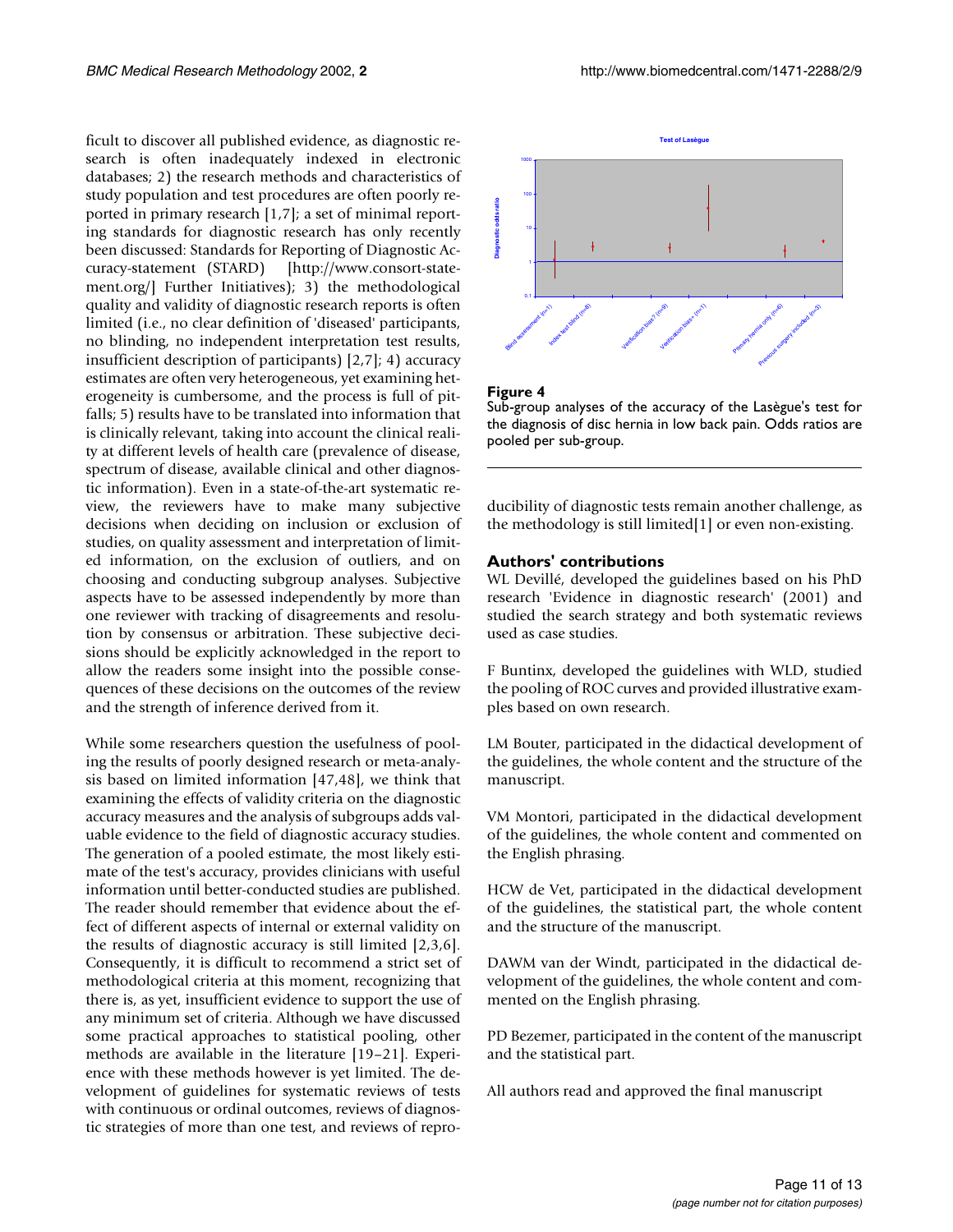## **Competing interests**

None declared.

## **Note**

This article was first produced as a chapter in the following book:

Knottnerus, J. A. ed., The Evidence Base of Clinical Diagnosis London: BMJ Books 2002, and has been reproduced with permission from BMJ Books.

## **Additional material**

## **Additional file 1**

*Appendix statistical formulae* [Click here for file](http://www.biomedcentral.com/content/supplementary/1471-2288-2-9-S1.doc) [\[http://www.biomedcentral.com/content/supplementary/1471-](http://www.biomedcentral.com/content/supplementary/1471-2288-2-9-S1.doc) 2288-2-9-S1.doc]

## **Acknowledgments**

We like to thank JG Lijmer, MP Zeegers, and RA de Bie for critically reviewing the manuscript.

## **References**

- Irwig L, Tosteson ANA, Gatsonis C, Lau J, Colditz G, Chalmers TC, [Mosteller F:](http://www.ncbi.nlm.nih.gov/entrez/query.fcgi?cmd=Retrieve&db=PubMed&dopt=Abstract&list_uids=8135452) **[Guidelines for meta-analyses evaluating diagnos](http://www.ncbi.nlm.nih.gov/entrez/query.fcgi?cmd=Retrieve&db=PubMed&dopt=Abstract&list_uids=8135452)[tic tests.](http://www.ncbi.nlm.nih.gov/entrez/query.fcgi?cmd=Retrieve&db=PubMed&dopt=Abstract&list_uids=8135452)** *Ann Intern Med* 1994, **120:**667-676
- 2. [Lijmer JG, Mol BW, Heisterkamp S, Bonsel GJ, Prins MH, van der](http://www.ncbi.nlm.nih.gov/entrez/query.fcgi?cmd=Retrieve&db=PubMed&dopt=Abstract&list_uids=10493205) [Meulen JHP, PMM Bossuyt:](http://www.ncbi.nlm.nih.gov/entrez/query.fcgi?cmd=Retrieve&db=PubMed&dopt=Abstract&list_uids=10493205) **[Empirical evidence of design-related](http://www.ncbi.nlm.nih.gov/entrez/query.fcgi?cmd=Retrieve&db=PubMed&dopt=Abstract&list_uids=10493205) [bias in studies of diagnostic tests.](http://www.ncbi.nlm.nih.gov/entrez/query.fcgi?cmd=Retrieve&db=PubMed&dopt=Abstract&list_uids=10493205)** *JAMA* 1999, **282:**1061-1066
- 3. [Oosterhuis WP, Niessen RWLM, Bossuyt PMM:](http://www.ncbi.nlm.nih.gov/entrez/query.fcgi?cmd=Retrieve&db=PubMed&dopt=Abstract&list_uids=11028761) **[The science of sys](http://www.ncbi.nlm.nih.gov/entrez/query.fcgi?cmd=Retrieve&db=PubMed&dopt=Abstract&list_uids=11028761)[tematic reviewing studies of diagnostic tests.](http://www.ncbi.nlm.nih.gov/entrez/query.fcgi?cmd=Retrieve&db=PubMed&dopt=Abstract&list_uids=11028761)** *Clin Chem Lab Med* 2000, **38:**577-588
- 4. [Jeaschke R, Guyatt GH, Sackett DL:](http://www.ncbi.nlm.nih.gov/entrez/query.fcgi?cmd=Retrieve&db=PubMed&dopt=Abstract&list_uids=8283589) **[User's guidelines to the med](http://www.ncbi.nlm.nih.gov/entrez/query.fcgi?cmd=Retrieve&db=PubMed&dopt=Abstract&list_uids=8283589)[ical literature, III: how to use an article about a diagnostic](http://www.ncbi.nlm.nih.gov/entrez/query.fcgi?cmd=Retrieve&db=PubMed&dopt=Abstract&list_uids=8283589) [test, A: are the results of the study valid?](http://www.ncbi.nlm.nih.gov/entrez/query.fcgi?cmd=Retrieve&db=PubMed&dopt=Abstract&list_uids=8283589)** *JAMA* 1994, **271:**389- 391
- 5. [Jeaschke R, Guyatt GH, Sackett DL:](http://www.ncbi.nlm.nih.gov/entrez/query.fcgi?cmd=Retrieve&db=PubMed&dopt=Abstract&list_uids=8309035) **[User's guidelines to the med](http://www.ncbi.nlm.nih.gov/entrez/query.fcgi?cmd=Retrieve&db=PubMed&dopt=Abstract&list_uids=8309035)[ical literature, III: how to use an article about a diagnostic](http://www.ncbi.nlm.nih.gov/entrez/query.fcgi?cmd=Retrieve&db=PubMed&dopt=Abstract&list_uids=8309035) test, B: what are the results and will they help me in caring [for my patients?](http://www.ncbi.nlm.nih.gov/entrez/query.fcgi?cmd=Retrieve&db=PubMed&dopt=Abstract&list_uids=8309035)** *JAMA* 1994, **271:**703-707
- 6. [Greenhalgh T:](http://www.ncbi.nlm.nih.gov/entrez/query.fcgi?cmd=Retrieve&db=PubMed&dopt=Abstract&list_uids=9329312) **[How to read a paper:papers that report diag](http://www.ncbi.nlm.nih.gov/entrez/query.fcgi?cmd=Retrieve&db=PubMed&dopt=Abstract&list_uids=9329312)[nostic or screening tests.](http://www.ncbi.nlm.nih.gov/entrez/query.fcgi?cmd=Retrieve&db=PubMed&dopt=Abstract&list_uids=9329312)** *BMJ* 1997, **315:**540-543
- 7. [Reid MC, Lachs MS, Feinstein AR:](http://www.ncbi.nlm.nih.gov/entrez/query.fcgi?cmd=Retrieve&db=PubMed&dopt=Abstract&list_uids=7637146) **[Use of methodological stand](http://www.ncbi.nlm.nih.gov/entrez/query.fcgi?cmd=Retrieve&db=PubMed&dopt=Abstract&list_uids=7637146)[ards in diagnostic test research: getting better but still not](http://www.ncbi.nlm.nih.gov/entrez/query.fcgi?cmd=Retrieve&db=PubMed&dopt=Abstract&list_uids=7637146) [good.](http://www.ncbi.nlm.nih.gov/entrez/query.fcgi?cmd=Retrieve&db=PubMed&dopt=Abstract&list_uids=7637146)** *JAMA* 1995, **274:**645-651
- 8. Devillé WL, Buntinx F: **Didactic Guidelines for Conducting Systematic Reviews of Studies Evaluating the Accuracy of Diagnostic Tests** *in: The Evidence Base of Clinical Diagnosis. (Edited by: A. Knottnerus) BMJ Books, London* 2002, 145-65
- 9. [Deeks JJ:](http://www.ncbi.nlm.nih.gov/entrez/query.fcgi?cmd=Retrieve&db=PubMed&dopt=Abstract&list_uids=11463691) **[Systematic reviews in health care: Systematic re](http://www.ncbi.nlm.nih.gov/entrez/query.fcgi?cmd=Retrieve&db=PubMed&dopt=Abstract&list_uids=11463691)[views of evaluations of diagnostic and screening tests](http://www.ncbi.nlm.nih.gov/entrez/query.fcgi?cmd=Retrieve&db=PubMed&dopt=Abstract&list_uids=11463691)** *BMJ* 2001, **323:**157-162
- 10. Haynes RB, Wilczynski N, McKibbon KA, Walker CJ, Sinclair JC: **Developing optimal search strategies for detecting clinically sound studies in Medline.** *J Am Med Informatics Assoc* 1994, **1:**447- 458
- 11. [Dickersin K, Scherer R, Lefebvre C:](http://www.ncbi.nlm.nih.gov/entrez/query.fcgi?cmd=Retrieve&db=PubMed&dopt=Abstract&list_uids=7718048) **[Identifying relevant studies](http://www.ncbi.nlm.nih.gov/entrez/query.fcgi?cmd=Retrieve&db=PubMed&dopt=Abstract&list_uids=7718048) [for systematic reviews.](http://www.ncbi.nlm.nih.gov/entrez/query.fcgi?cmd=Retrieve&db=PubMed&dopt=Abstract&list_uids=7718048)** *BMJ* 1994, **309:**1286-91
- 12. [van der Weijden T, Yzermans CJ, Dinant GJ, van Duijn NP, de Vet R,](http://www.ncbi.nlm.nih.gov/entrez/query.fcgi?cmd=Retrieve&db=PubMed&dopt=Abstract&list_uids=9201493) [Buntinx F:](http://www.ncbi.nlm.nih.gov/entrez/query.fcgi?cmd=Retrieve&db=PubMed&dopt=Abstract&list_uids=9201493) **[Identifying relevant diagnostic studies in MEDLINE.](http://www.ncbi.nlm.nih.gov/entrez/query.fcgi?cmd=Retrieve&db=PubMed&dopt=Abstract&list_uids=9201493) [The diagnostic value of the erythrocyte sedimentation rate](http://www.ncbi.nlm.nih.gov/entrez/query.fcgi?cmd=Retrieve&db=PubMed&dopt=Abstract&list_uids=9201493) [\(ESR\) and dipstick as an example.](http://www.ncbi.nlm.nih.gov/entrez/query.fcgi?cmd=Retrieve&db=PubMed&dopt=Abstract&list_uids=9201493)** *Fam Pract* 1997, **14:**204-208
- 13. [Devillé WLJM, Bezemer PD, Bouter LM:](http://www.ncbi.nlm.nih.gov/entrez/query.fcgi?cmd=Retrieve&db=PubMed&dopt=Abstract&list_uids=10693905) **[Publications on diagnos](http://www.ncbi.nlm.nih.gov/entrez/query.fcgi?cmd=Retrieve&db=PubMed&dopt=Abstract&list_uids=10693905)[tic test evaluation in family medicine journals: an optimal](http://www.ncbi.nlm.nih.gov/entrez/query.fcgi?cmd=Retrieve&db=PubMed&dopt=Abstract&list_uids=10693905) [search strategy.](http://www.ncbi.nlm.nih.gov/entrez/query.fcgi?cmd=Retrieve&db=PubMed&dopt=Abstract&list_uids=10693905)** *J Clin Epidemiol,* 2000, **53:**65-69
- 14. [McClish DK:](http://www.ncbi.nlm.nih.gov/entrez/query.fcgi?cmd=Retrieve&db=PubMed&dopt=Abstract&list_uids=1484476) **[Combining and comparing area estimates across](http://www.ncbi.nlm.nih.gov/entrez/query.fcgi?cmd=Retrieve&db=PubMed&dopt=Abstract&list_uids=1484476) [studies or strata.](http://www.ncbi.nlm.nih.gov/entrez/query.fcgi?cmd=Retrieve&db=PubMed&dopt=Abstract&list_uids=1484476)** *Med Dec Making* 1992, **12:**274-279
- 15. [Littenberg B, Moses LE:](http://www.ncbi.nlm.nih.gov/entrez/query.fcgi?cmd=Retrieve&db=PubMed&dopt=Abstract&list_uids=8246704) **[Estimating diagnostic accuracy from](http://www.ncbi.nlm.nih.gov/entrez/query.fcgi?cmd=Retrieve&db=PubMed&dopt=Abstract&list_uids=8246704) [multiple conflicting reports: a new meta-analytic method.](http://www.ncbi.nlm.nih.gov/entrez/query.fcgi?cmd=Retrieve&db=PubMed&dopt=Abstract&list_uids=8246704)** *Med Dec Making* 1993, **13:**313-321
- 16. [Midgette AS, Stukel TA, Littenberg B:](http://www.ncbi.nlm.nih.gov/entrez/query.fcgi?cmd=Retrieve&db=PubMed&dopt=Abstract&list_uids=8412556) **[A meta-analytic method for](http://www.ncbi.nlm.nih.gov/entrez/query.fcgi?cmd=Retrieve&db=PubMed&dopt=Abstract&list_uids=8412556) [summarising diagnostic test performances: Receiver-oper](http://www.ncbi.nlm.nih.gov/entrez/query.fcgi?cmd=Retrieve&db=PubMed&dopt=Abstract&list_uids=8412556)[ating-characteristic-summary point estimates.](http://www.ncbi.nlm.nih.gov/entrez/query.fcgi?cmd=Retrieve&db=PubMed&dopt=Abstract&list_uids=8412556)** *Med Dec Making* 1993, **13:**253-257
- 17. [Moses LE, Shapiro D, Littenberg B:](http://www.ncbi.nlm.nih.gov/entrez/query.fcgi?cmd=Retrieve&db=PubMed&dopt=Abstract&list_uids=8210827) **[Combining independent stud](http://www.ncbi.nlm.nih.gov/entrez/query.fcgi?cmd=Retrieve&db=PubMed&dopt=Abstract&list_uids=8210827)[ies of a diagnostic test into a summary ROC curve: data-an](http://www.ncbi.nlm.nih.gov/entrez/query.fcgi?cmd=Retrieve&db=PubMed&dopt=Abstract&list_uids=8210827)[alytic approaches and some additional considerations.](http://www.ncbi.nlm.nih.gov/entrez/query.fcgi?cmd=Retrieve&db=PubMed&dopt=Abstract&list_uids=8210827)** *Stat Med* 1993, **12:**1293-1316
- 18. [Hasselblad V, Hedges LV:](http://www.ncbi.nlm.nih.gov/entrez/query.fcgi?cmd=Retrieve&db=PubMed&dopt=Abstract&list_uids=7870860) **[Meta-analysis of screening and diag](http://www.ncbi.nlm.nih.gov/entrez/query.fcgi?cmd=Retrieve&db=PubMed&dopt=Abstract&list_uids=7870860)[nostic tests.](http://www.ncbi.nlm.nih.gov/entrez/query.fcgi?cmd=Retrieve&db=PubMed&dopt=Abstract&list_uids=7870860)** *Psychol Bull* 1995, **117:**167-178
- 19. [Irwig L, Macaskill P, Glasziou P, Fahey M:](http://www.ncbi.nlm.nih.gov/entrez/query.fcgi?cmd=Retrieve&db=PubMed&dopt=Abstract&list_uids=7853038) **[Meta-analytic methods](http://www.ncbi.nlm.nih.gov/entrez/query.fcgi?cmd=Retrieve&db=PubMed&dopt=Abstract&list_uids=7853038) [for diagnostic accuracy.](http://www.ncbi.nlm.nih.gov/entrez/query.fcgi?cmd=Retrieve&db=PubMed&dopt=Abstract&list_uids=7853038)** *J Clin Epidemiol* 1995, **48:**119-130
- 20. [Rutter CM, Gatsonis CA:](http://www.ncbi.nlm.nih.gov/entrez/query.fcgi?cmd=Retrieve&db=PubMed&dopt=Abstract&list_uids=9419705) **[Regression methods for meta-analysis](http://www.ncbi.nlm.nih.gov/entrez/query.fcgi?cmd=Retrieve&db=PubMed&dopt=Abstract&list_uids=9419705) [of diagnostic test data.](http://www.ncbi.nlm.nih.gov/entrez/query.fcgi?cmd=Retrieve&db=PubMed&dopt=Abstract&list_uids=9419705)** *Acad Radiol* 1995, **2:**S48-S56
- 21. [Shapiro DE:](http://www.ncbi.nlm.nih.gov/entrez/query.fcgi?cmd=Retrieve&db=PubMed&dopt=Abstract&list_uids=9419704) **[Issues in combining independent estimates of the](http://www.ncbi.nlm.nih.gov/entrez/query.fcgi?cmd=Retrieve&db=PubMed&dopt=Abstract&list_uids=9419704) [sensitivity and specificity of a diagnostic test.](http://www.ncbi.nlm.nih.gov/entrez/query.fcgi?cmd=Retrieve&db=PubMed&dopt=Abstract&list_uids=9419704)** *Acad Radiol* 1995, **2:**S37-S47
- 22. [Walter SD, Irwig L, Glasziou PP:](http://www.ncbi.nlm.nih.gov/entrez/query.fcgi?cmd=Retrieve&db=PubMed&dopt=Abstract&list_uids=10513757) **[Meta-analysis of diagnostic tests](http://www.ncbi.nlm.nih.gov/entrez/query.fcgi?cmd=Retrieve&db=PubMed&dopt=Abstract&list_uids=10513757) [with imperfect reference standards.](http://www.ncbi.nlm.nih.gov/entrez/query.fcgi?cmd=Retrieve&db=PubMed&dopt=Abstract&list_uids=10513757)** *J Clin Epidemiol* 1999, **52:**943-951
- 23. [Yusuf S, Wittes J, Probsfield J, Tyroler HA:](http://www.ncbi.nlm.nih.gov/entrez/query.fcgi?cmd=Retrieve&db=PubMed&dopt=Abstract&list_uids=2046134) **[Analysis and interpre](http://www.ncbi.nlm.nih.gov/entrez/query.fcgi?cmd=Retrieve&db=PubMed&dopt=Abstract&list_uids=2046134)[tation of treatment effects in subgroups of patients in ran](http://www.ncbi.nlm.nih.gov/entrez/query.fcgi?cmd=Retrieve&db=PubMed&dopt=Abstract&list_uids=2046134)[domised clinical trials.](http://www.ncbi.nlm.nih.gov/entrez/query.fcgi?cmd=Retrieve&db=PubMed&dopt=Abstract&list_uids=2046134)** *JAMA* 1991, **266:**93-98
- 24. [Oxman A, Guyatt G:](http://www.ncbi.nlm.nih.gov/entrez/query.fcgi?cmd=Retrieve&db=PubMed&dopt=Abstract&list_uids=1530753) **[A consumer's guide to subgroup analysis.](http://www.ncbi.nlm.nih.gov/entrez/query.fcgi?cmd=Retrieve&db=PubMed&dopt=Abstract&list_uids=1530753)** *Ann Intern Med* 1992, **116:**78-84
- 25. [Thompson SG:](http://www.ncbi.nlm.nih.gov/entrez/query.fcgi?cmd=Retrieve&db=PubMed&dopt=Abstract&list_uids=7866085) **[Why sources of heterogeneity in meta-analysis](http://www.ncbi.nlm.nih.gov/entrez/query.fcgi?cmd=Retrieve&db=PubMed&dopt=Abstract&list_uids=7866085) [should be investigated.](http://www.ncbi.nlm.nih.gov/entrez/query.fcgi?cmd=Retrieve&db=PubMed&dopt=Abstract&list_uids=7866085)** *BMJ* 1994, **309:**1351-1355
- 26. [Colditz GA, Burdick E, Mosteller F:](http://www.ncbi.nlm.nih.gov/entrez/query.fcgi?cmd=Retrieve&db=PubMed&dopt=Abstract&list_uids=7625401) [Heterogeneity in meta-anal](http://www.ncbi.nlm.nih.gov/entrez/query.fcgi?cmd=Retrieve&db=PubMed&dopt=Abstract&list_uids=7625401)**[ysis of data from epidemiologic studies: a commentary.](http://www.ncbi.nlm.nih.gov/entrez/query.fcgi?cmd=Retrieve&db=PubMed&dopt=Abstract&list_uids=7625401)** *Am J Epidemiol* 1995, **142:**371-382
- 27. [Mulrow C, Langhorne P, Grimshaw J:](http://www.ncbi.nlm.nih.gov/entrez/query.fcgi?cmd=Retrieve&db=PubMed&dopt=Abstract&list_uids=9412305) **[Integrating heterogeneous](http://www.ncbi.nlm.nih.gov/entrez/query.fcgi?cmd=Retrieve&db=PubMed&dopt=Abstract&list_uids=9412305) [pieces of evidence in systematic reviews.](http://www.ncbi.nlm.nih.gov/entrez/query.fcgi?cmd=Retrieve&db=PubMed&dopt=Abstract&list_uids=9412305)** *Ann Int Med* 1997, **127:**989-995
- 28. Devillé WLJM, Yzermans JC, van Duin NP, van der Windt DAWM, Bezemer PD, LM Bouter: **Which factors affect the accuracy of the urine dipstick for the detection of bacteriuria or urinary tract infections? A meta-analysis.** *In: Evidence in diagnostic research. Reviewing diagnostic accuracy: from search to guidelines. In PhD thesis Vrije Universiteit Amsterdam, the Netherlands, Chapter 4* 2001, 39- 73
- 29. [Devillé WLJM, van der Windt DAWM, Dzaferagic A, Bezemer PD,](http://www.ncbi.nlm.nih.gov/entrez/query.fcgi?cmd=Retrieve&db=PubMed&dopt=Abstract&list_uids=10788860) [Bouter LM:](http://www.ncbi.nlm.nih.gov/entrez/query.fcgi?cmd=Retrieve&db=PubMed&dopt=Abstract&list_uids=10788860) **[The test of Lasègue: systematic review of the ac](http://www.ncbi.nlm.nih.gov/entrez/query.fcgi?cmd=Retrieve&db=PubMed&dopt=Abstract&list_uids=10788860)[curacy in diagnosing herniated discs.](http://www.ncbi.nlm.nih.gov/entrez/query.fcgi?cmd=Retrieve&db=PubMed&dopt=Abstract&list_uids=10788860)** *Spine* 2000, **25:**1140-1147
- 30. [Hunt DL, McKibbon KA:](http://www.ncbi.nlm.nih.gov/entrez/query.fcgi?cmd=Retrieve&db=PubMed&dopt=Abstract&list_uids=9092319) [Locating and appraising systematic re](http://www.ncbi.nlm.nih.gov/entrez/query.fcgi?cmd=Retrieve&db=PubMed&dopt=Abstract&list_uids=9092319)**[views.](http://www.ncbi.nlm.nih.gov/entrez/query.fcgi?cmd=Retrieve&db=PubMed&dopt=Abstract&list_uids=9092319)** *Ann Int Med* 1997, **126:**532-538
- 31. [van Tulder MW, Assendelft WJJ, Koes BW, Bouter LM, and the Edi](http://www.ncbi.nlm.nih.gov/entrez/query.fcgi?cmd=Retrieve&db=PubMed&dopt=Abstract&list_uids=9355211)[torial Board of the Cochrane Collaboration Back Review Group:](http://www.ncbi.nlm.nih.gov/entrez/query.fcgi?cmd=Retrieve&db=PubMed&dopt=Abstract&list_uids=9355211) **[Method guidelines for systematic reviews in the Cochrane](http://www.ncbi.nlm.nih.gov/entrez/query.fcgi?cmd=Retrieve&db=PubMed&dopt=Abstract&list_uids=9355211) [Collaboration Back Review Group for spinal disorders.](http://www.ncbi.nlm.nih.gov/entrez/query.fcgi?cmd=Retrieve&db=PubMed&dopt=Abstract&list_uids=9355211)** *Spine* 1997, **22:**2323-2330
- 32. Obuchowski NA: **Sample size calculations in studies of test accuracy.** *Stat Meth in Med Research* 1998, **7:**371-392
- 33. [Campens D, Buntinx F:](http://www.ncbi.nlm.nih.gov/entrez/query.fcgi?cmd=Retrieve&db=PubMed&dopt=Abstract&list_uids=9194355) **[Selecting the best renal function tests:](http://www.ncbi.nlm.nih.gov/entrez/query.fcgi?cmd=Retrieve&db=PubMed&dopt=Abstract&list_uids=9194355) [a meta-analysis of diagnostic studies.](http://www.ncbi.nlm.nih.gov/entrez/query.fcgi?cmd=Retrieve&db=PubMed&dopt=Abstract&list_uids=9194355)** *Int J Techn Ass Health Care* 1997, **13:**343-356
- 34. [Grégoire G, Derderian F, Le Lorier J:](http://www.ncbi.nlm.nih.gov/entrez/query.fcgi?cmd=Retrieve&db=PubMed&dopt=Abstract&list_uids=7853041) **[Selecting the language of](http://www.ncbi.nlm.nih.gov/entrez/query.fcgi?cmd=Retrieve&db=PubMed&dopt=Abstract&list_uids=7853041) [the publications included in a meta-analysis: is there a tower](http://www.ncbi.nlm.nih.gov/entrez/query.fcgi?cmd=Retrieve&db=PubMed&dopt=Abstract&list_uids=7853041) [of Babel bias?](http://www.ncbi.nlm.nih.gov/entrez/query.fcgi?cmd=Retrieve&db=PubMed&dopt=Abstract&list_uids=7853041)** *J Clin Epidemiol* 1995, **48:**159-163
- 35. **Cochrane Methods Group on Screening and Diagnostic Tests.** *Recommended methods* [\[http://www.cochrane.org/cochrane/](http://www.cochrane.org/cochrane/sadt.htm) [sadt.htm\]](http://www.cochrane.org/cochrane/sadt.htm)
- 36. Knottnerus JA, Muris JW: **Assessment of the accuracy of diagnostic tests: the cros-sectional study.** *In: The evidence base of clinical diagnosis. (Edited by: JA Knottnerus) BMJ Books, London* 2002, 39-59
- 37. Aertgeerts B, Buntinx F, Kester A, Fevery J: **Diagnostic value of the CAGE questionnaire in screening for alcohol abuse and alcohol dependence: a meta-analysis.** *In: Screening for alcohol abuse or*